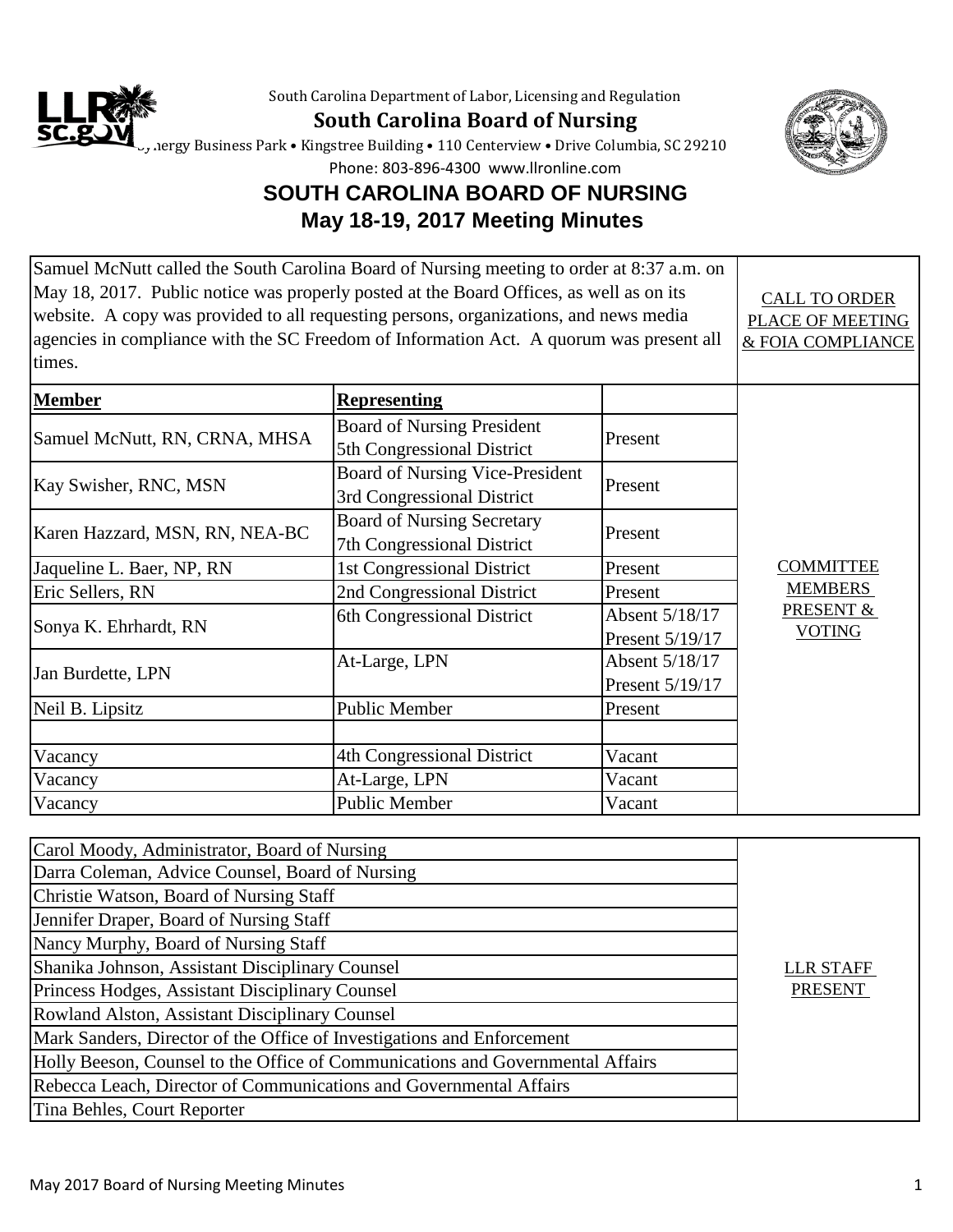| Ruth Mustard, U.S. Department of Veteran's Affairs<br>Garett Schreier, U.S. Department of Veteran's Affairs<br>Ruth Wittmann-Price, Francis Marion University |                |
|---------------------------------------------------------------------------------------------------------------------------------------------------------------|----------------|
| Karen Geddings, Francis Marion University                                                                                                                     |                |
| Betsy McDowell, Newberry College<br>Hap Pearce, Newberry College                                                                                              |                |
| Sarah Smith, South University<br>Mable Smith, South University                                                                                                |                |
| David Shoop, South University                                                                                                                                 | <b>PUBLIC</b>  |
| Katharine Gibb, The University of South Carolina- Upstate<br>Deborah Charnley, The University of South Carolina-Upstate                                       | <b>PRESENT</b> |
| David Tipps, Brown Mackie College<br>Louise Outlaw, Brown Mackie College                                                                                      |                |
| Craig Scott, Brown Mackie College                                                                                                                             |                |
| Maureen Bumba, Florence-Darlington Technical College<br>Ben Dillard, Florence-Darlington Technical College                                                    |                |
| Suresh Tiwari, Florence-Darlington Technical College                                                                                                          |                |
| Candace Transou, Cherokee Technology Center<br>Lane Carter, Cherokee Technology Center                                                                        |                |

| A motion was made by Ms. Swisher to excuse Ms. Ehrhardt and Ms. Burnette from Thursday's | EXCUSED<br><b>ABSENCES</b> |
|------------------------------------------------------------------------------------------|----------------------------|
| meeting. Mr. Lipsitz seconded the motion. The motion carried unanimously.                | <b>MOTION</b>              |

| The agenda was presented to the members for review and approval.                         | <b>APPROVAL OF</b> |
|------------------------------------------------------------------------------------------|--------------------|
|                                                                                          | <b>AGENDA</b>      |
|                                                                                          |                    |
| A motion was made by Ms. Hazzard to approve the meeting agenda as presented. Ms. Swisher |                    |
| seconded the motion. The motion carried unanimously.                                     | <b>MOTION</b>      |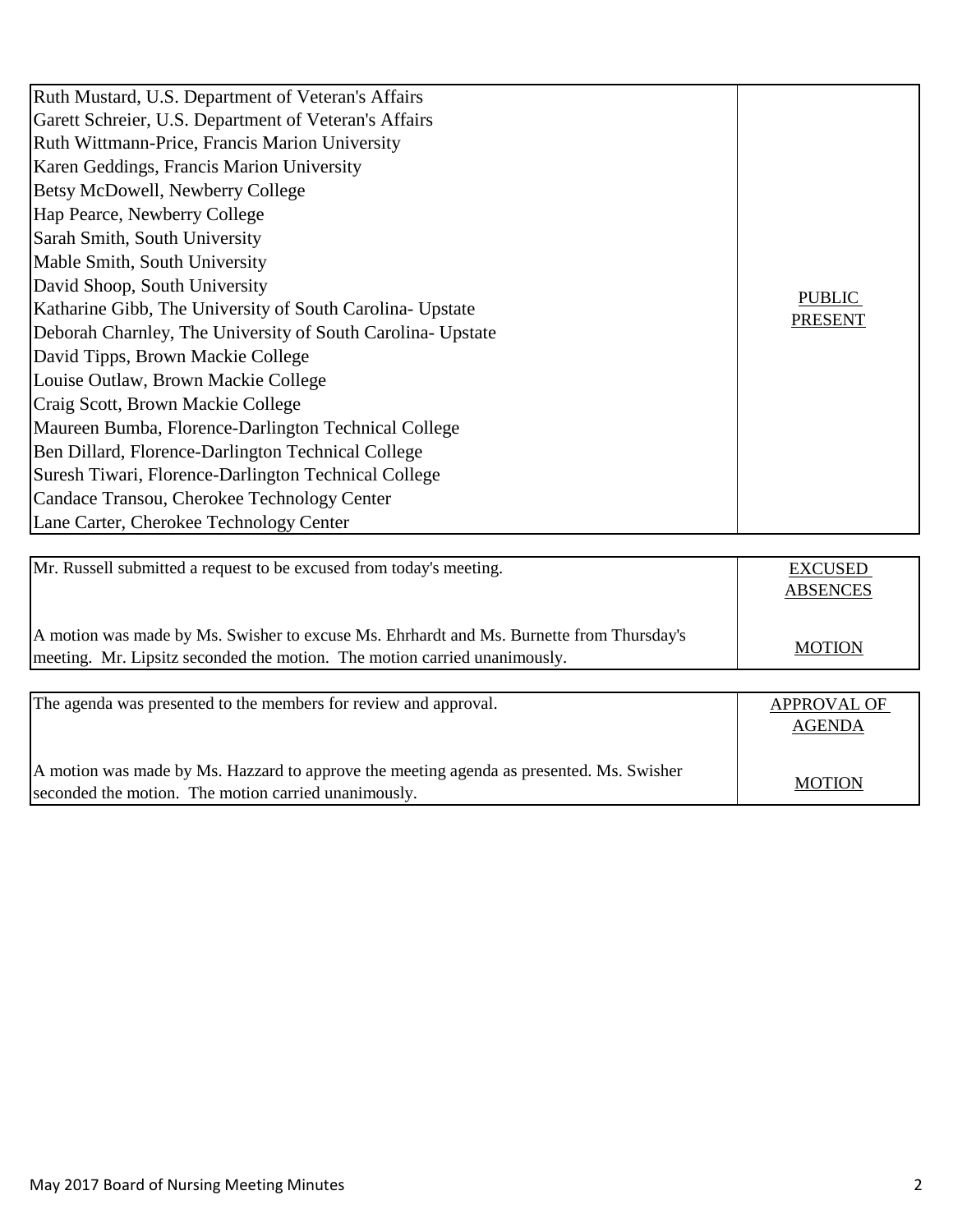| The Consent Agenda for the July 27-28, 2017 Board of Nursing Meeting was presented for the     |                    |
|------------------------------------------------------------------------------------------------|--------------------|
| Board's review and approval/acceptance as information.                                         |                    |
|                                                                                                |                    |
| a) For Information: NCLEX RN and PN Summary Statistics for January 1 through March 31,<br>2017 |                    |
| (b) For Acceptance: March 1, 2017 Board of Nursing Nominations Committee Meeting Minutes       |                    |
| c) For Acceptance: January 12, 2017 Nursing Practice and Standards Committee (NPSC)            |                    |
| Meeting minutes                                                                                |                    |
| d) For Acceptance: November 4, 2016 Advanced Practice Committee (APC) Meeting Minutes          | <b>APPROVAL OF</b> |
| e) For Acceptance: October 18, 2016 Advisory on Nursing Education (ACONE) Meeting              | CONSENT AGENDA     |
| <b>Minutes</b>                                                                                 |                    |
| f) For Information: Budget                                                                     |                    |
| g) For Acceptance: RPP 4th Quarter and End of Year Report 2016                                 |                    |
| h) For Information: National RX and Heroin Summit-Spring 2017                                  |                    |
| i) For Information: Joseph Opinion                                                             |                    |
| [j) For Information: NCSBN Good Morning Members May 10, 2017-- Interstate Medical              |                    |
| Licensure Compact Now Live in Seven Member States                                              |                    |
|                                                                                                |                    |
|                                                                                                |                    |
| Ms. Swisher made a motion to approve the Consent Agenda. Ms. Hazzard seconded the motion and   |                    |
| the motion carried unanimously.                                                                | <b>MOTION</b>      |

| The March 30-31, 2017 Board of Nursing meeting minutes were presented for the Board's review and                                                             | <b>APPROVAL OF</b> |
|--------------------------------------------------------------------------------------------------------------------------------------------------------------|--------------------|
| approval.                                                                                                                                                    | <b>MINUTES</b>     |
| A motion was made by Mr. Lipsitz to approve the March 30-31, 2017 Board meeting minutes. Ms.<br>Swisher seconded the motion. The motion carried unanimously. | <b>MOTION</b>      |

| Ms. Ruth Mustard and Mr. Garett Schreier presented information to the Board on APRN Full         |                          |
|--------------------------------------------------------------------------------------------------|--------------------------|
| Practice Authority for the U.S. Department of Veteran's Affairs Nurse Practitioners and Clinical | FOR INFORMATION:         |
| Nurse Specialists with prescription authority in Columbia and Charleston. Ms. Mustard and Mr.    | US DEPT. OF              |
| Schreier explained the collaborative and prescription process under this new ruling.             | <b>VETERAN'S AFFAIRS</b> |
|                                                                                                  |                          |

| Ms. Ruth Wittmann-Price and Ms. Karen Geddings appeared before the Board representing Francis<br>Marion University's Bachelor of Science in Nursing program in response to a citation for 2016<br>NCLEX passing rate deficiency. | <b>EDUCATION:</b><br><b>FRANCIS MARION</b> |
|----------------------------------------------------------------------------------------------------------------------------------------------------------------------------------------------------------------------------------|--------------------------------------------|
| At the conclusion of their presentation and brief Q&A, Ms. Swisher made a motion to go into<br>Executive Session for the purpose of receiving legal counsel. Mr. Sellers seconded the motion. The<br>motion carried unanimously. | <b>MOTION</b>                              |
| Mr. Lipsitz made a motion to end Executive Session. Ms. Hazzard seconded the motion. The motion<br>carried unanimously. No decisions were made while in Executive Session.                                                       | <b>MOTION</b>                              |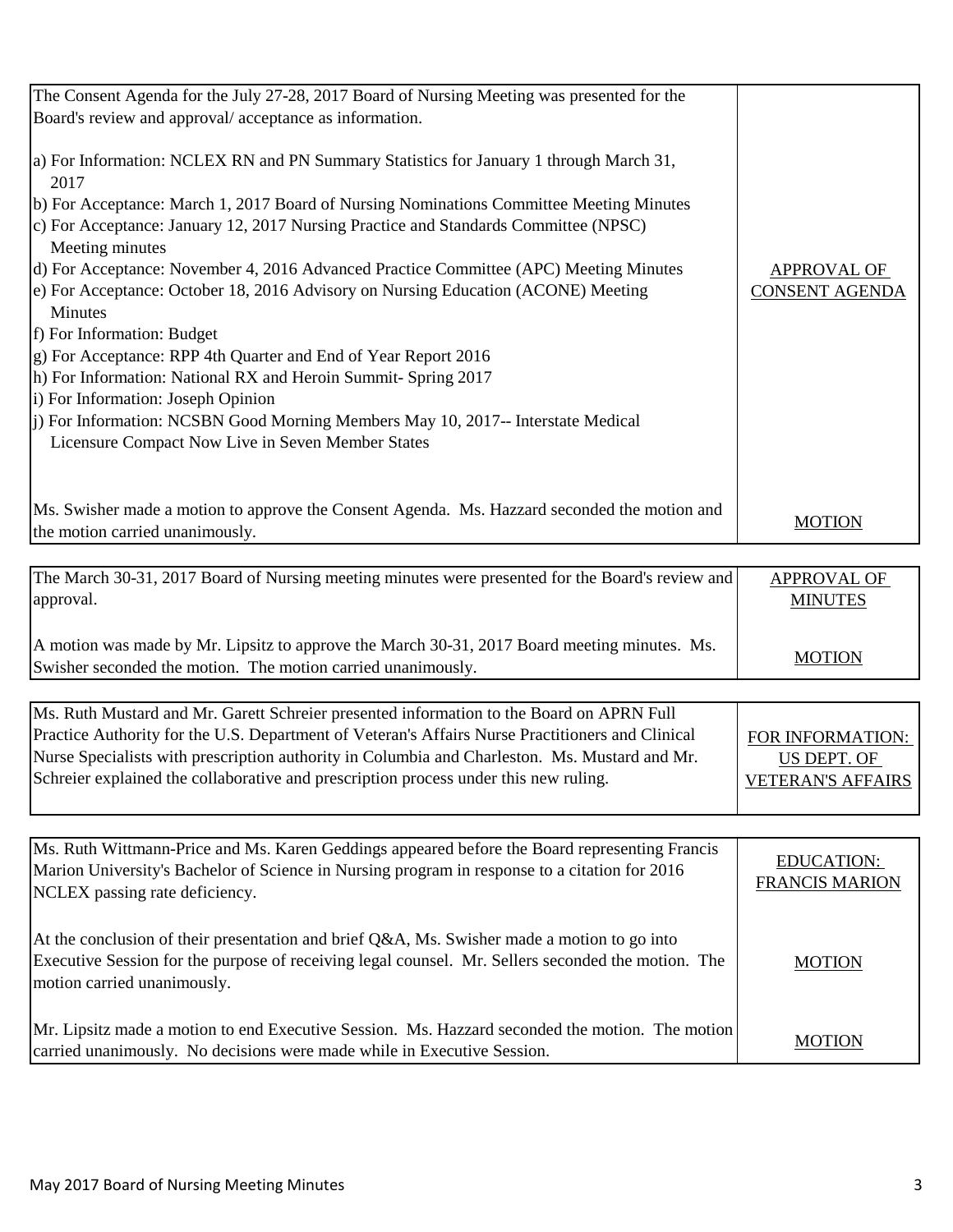| Ms. Swisher made a motion to accept the recommendations made by the ACONE committee for<br>Francis Marion and to move forward. Mr. Sellers seconded the motion. The motion carried<br>unanimously.                                                                                                                                                                                                                                                                                           | <b>MOTION</b>                                           |
|----------------------------------------------------------------------------------------------------------------------------------------------------------------------------------------------------------------------------------------------------------------------------------------------------------------------------------------------------------------------------------------------------------------------------------------------------------------------------------------------|---------------------------------------------------------|
| Ms. Betsy McDowell and Mr. Hap Pearce appeared before the Board representing Newberry<br>College's Bachelor of Science in Nursing program in response to a citation for 2016 NCLEX passing<br>rate deficiency.                                                                                                                                                                                                                                                                               | <b>EDUCATION:</b><br><b>NEWBERRY</b><br><b>COLLEGE</b>  |
| At the conclusion of their presentation and after a brief Q&A, a motion was made by Ms. Swisher to<br>go into Executive Session for the purpose of receiving legal counsel. Mr. Lipsitz seconded the<br>motion. The motion carried unanimously.                                                                                                                                                                                                                                              | <b>MOTION</b>                                           |
| Ms. Hazzard made a motion to end Executive Session. Mr. Lipsitz seconded the motion. The motion<br>carried unanimously. No decisions were made while in Executive Session.                                                                                                                                                                                                                                                                                                                   | <b>MOTION</b>                                           |
| Mr. Sellers made a motion to revise the status to Conditional Approval pursuant to Regulation 91-23<br>and for Newberry College to return in September 2017 to share the most recent NCLEX results. Ms.<br>Swisher and Ms. Hazzard seconded the motion. The motion carried unanimously.                                                                                                                                                                                                      | <b>MOTION</b>                                           |
|                                                                                                                                                                                                                                                                                                                                                                                                                                                                                              |                                                         |
| Ms. Holly Beeson and Ms. Rebecca Leach from the Department of Labor, Licensing and<br>Regulations provided a Legislative Update to the Board. Ms. Beeson shared information about the<br>South Carolina Telemedicine Network Proviso that is in this year's bill which is currently in front of<br>the General Assembly. Ms. Beeson also informed the Board that The Nursing Compact Bill had been<br>signed by the governor and that South Carolina is now officially a member of the eNLC. | FOR INFORMATION:<br><b>LEGISLATIVE</b><br><b>UPDATE</b> |
|                                                                                                                                                                                                                                                                                                                                                                                                                                                                                              |                                                         |
| Ms. Sarah Smith, Ms. Mable Smith and Mr. David Shoop appeared before the Board representing<br>South University's Bachelor of Science in Nursing program in response to a citation for 2016<br>NCLEX passing rate deficiency.                                                                                                                                                                                                                                                                | <b>EDUCATION: SOUTH</b><br><b>UNIVERSITY</b>            |
| After the conclusion of their presentation and an extensive Q&A Session, Ms. Swisher made a<br>motion to go into Executive Session for the purposes of receiving legal counsel. Mr. Lipsitz seconded<br>the motion. The motion carried unanimously.                                                                                                                                                                                                                                          | <b>MOTION</b>                                           |
| Mr. Lipsitz made a motion to leave Executive Session. Ms. Swisher seconded the motion. The<br>motion carried unanimously. No decisions were made while in Executive Session.                                                                                                                                                                                                                                                                                                                 | <b>MOTION</b>                                           |
| Ms. Hazzard made a motion to accept the information as presented. Mr. Sellers seconded the motion.<br>The motion carried unanimously.                                                                                                                                                                                                                                                                                                                                                        | <b>MOTION</b>                                           |
| Ms. Katharine Gibb and Deborah Charnley appeared before the Board representing The University of                                                                                                                                                                                                                                                                                                                                                                                             |                                                         |
| South Carolina- Upstate Bachelor of Science in Nursing Program in response to a citation for 2016<br>NCLEX passing rate deficiency. Prior to Ms. Gibb and Ms. Charnley being sworn in and before<br>discussion began, Ms. Swisher recused herself from the discussion and completed the Recusal form.<br>The Recusal was marked and submitted into the record by the Board.                                                                                                                  | <b>EDUCATION: USC</b><br><b>UPSTATE</b>                 |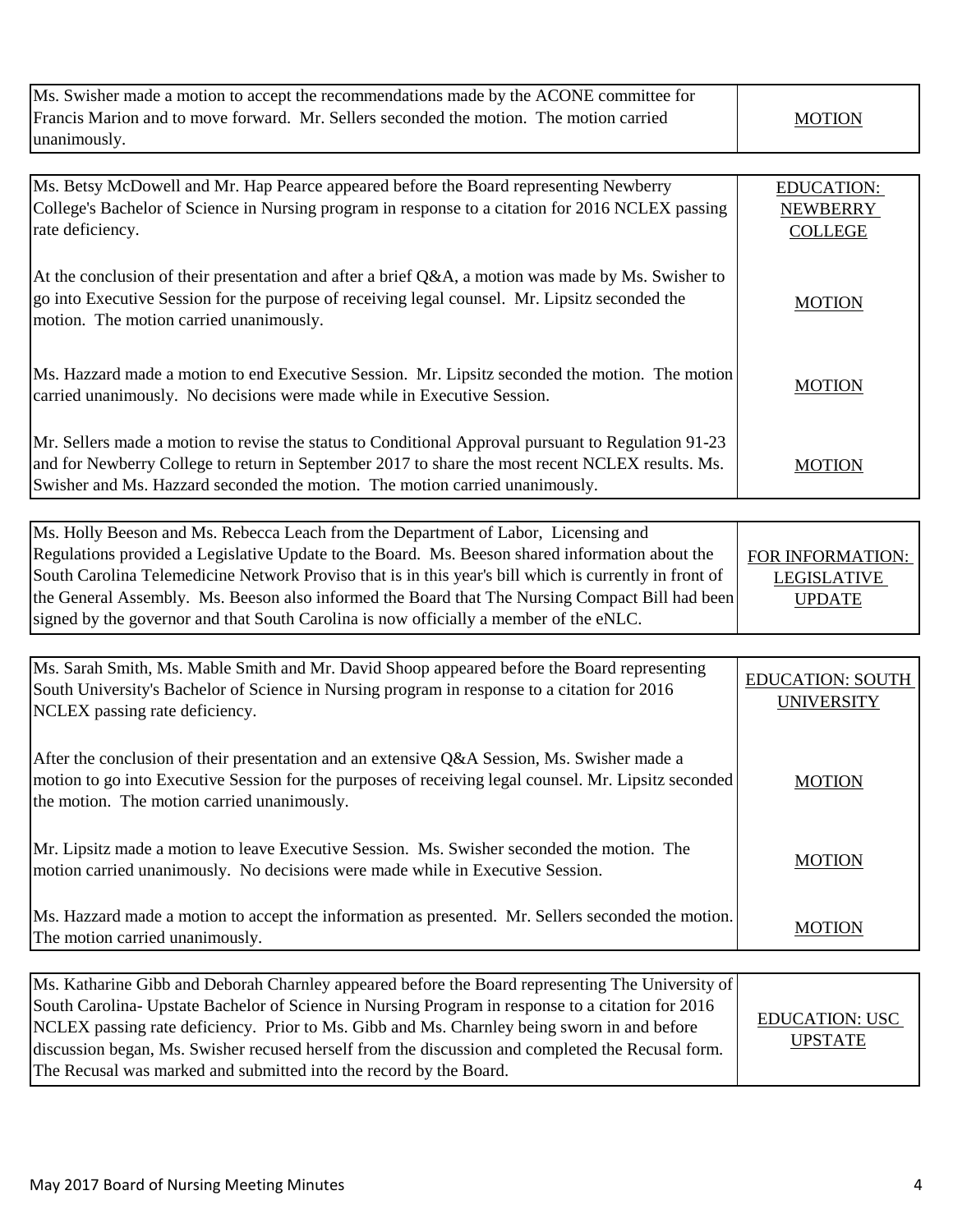| After the conclusion of their presentation and a Q&A session, Ms. Baer made a motion to go into<br>Executive Session for the purpose of receiving legal counsel. Mr. Lipsitz and Mr. Sellers seconded<br>the motion. The motion carried unanimously.                                                                                                                           | <b>MOTION</b>                                                                             |
|--------------------------------------------------------------------------------------------------------------------------------------------------------------------------------------------------------------------------------------------------------------------------------------------------------------------------------------------------------------------------------|-------------------------------------------------------------------------------------------|
| Mr. Sellers made a motion to leave Executive Session. Ms. Hazzard seconded the motion. The<br>motion carried unanimously. No decisions were made while in Executive Session.                                                                                                                                                                                                   | <b>MOTION</b>                                                                             |
| Mr. Lipsitz made a motion to accept the information as presented. Mr. McNutt seconded the motion.<br>The motion carried unanimously.                                                                                                                                                                                                                                           | <b>MOTION</b>                                                                             |
| Mr. David Tipps, Ms. Louise Outlaw and Mr. Craig Scott appeared before the Board representing<br>Brown Mackie College's Associate Degree in Nursing Program in response to a citation for 2016<br>NCLEX passing rate deficiency. They also provided a program status update regarding their closure<br>plans. The closure date has been moved up and is set for July 28, 2017. | <b>EDUCATION: BROWN</b><br><b>MACKIE COLLEGE</b>                                          |
| Ms. Swisher made a motion to accept the information from Brown Mackie as presented. Ms.<br>Hazzard seconded the motion The motion carried unanimously.                                                                                                                                                                                                                         | <b>MOTION</b>                                                                             |
| Ms. Maureen Bumba, Mr. Ben Dillard and Mr. Suresh Tiwari appeared before the Board representing<br>Florence-Darlington Technical College's Associate Degree in Nursing Program in response to a<br>citation for 2016 NCLEX passing rate deficiency and to present survey reports in regards to their<br>request for Continued Practical Nursing Program for Approval.          | <b>EDUCATION:</b><br>FLORENCE-<br><b>DARLINGTON</b><br><b>TECHNICAL</b><br><b>COLLEGE</b> |
| Ms. Swisher made a motion to accept the information as presented for the NCLEX passing rate<br>deficiency. Ms. Swisher recommends that Florence Darlington Technical College come back before<br>the Board after the next set of NCLEX results. Mr. Lipsitz seconded the motion. The motion carried<br>unanimously.                                                            | <b>MOTION</b>                                                                             |
| Ms. Swisher made a motion to accept the information as presented and to approve the Florence-<br>Darlington Technical College's Continued Practical Nursing Program for five years. Ms. Hazzard<br>and Ms. Lipsitz seconded the motion. The motion carried unanimously.                                                                                                        | <b>MOTION</b>                                                                             |
| Mr. Lipsitz made a motion to go into Executive Session for the purposes of receiving legal counsel<br>and information on Monitoring Suboxone Use. Ms. Swisher and Ms. Hazzard seconded the motion.<br>The motion carried unanimously. While in Executive Session the Board discussed monitoring                                                                                | FOR ACTION:<br><b>MONITORING</b><br><b>SUBOXONE USE</b>                                   |
| Ms. Hazzard made a motion to leave Executive Session. Mr. Lipsitz seconded the motion. The<br>motion carried unanimously. No decisions were made while in Executive Session.                                                                                                                                                                                                   | <b>MOTION</b>                                                                             |
| Ms. Coleman asked for the Board's direction for OIE in investigating complaints involving nurses<br>who are taking Suboxone.                                                                                                                                                                                                                                                   | <b>FOR ACTION</b>                                                                         |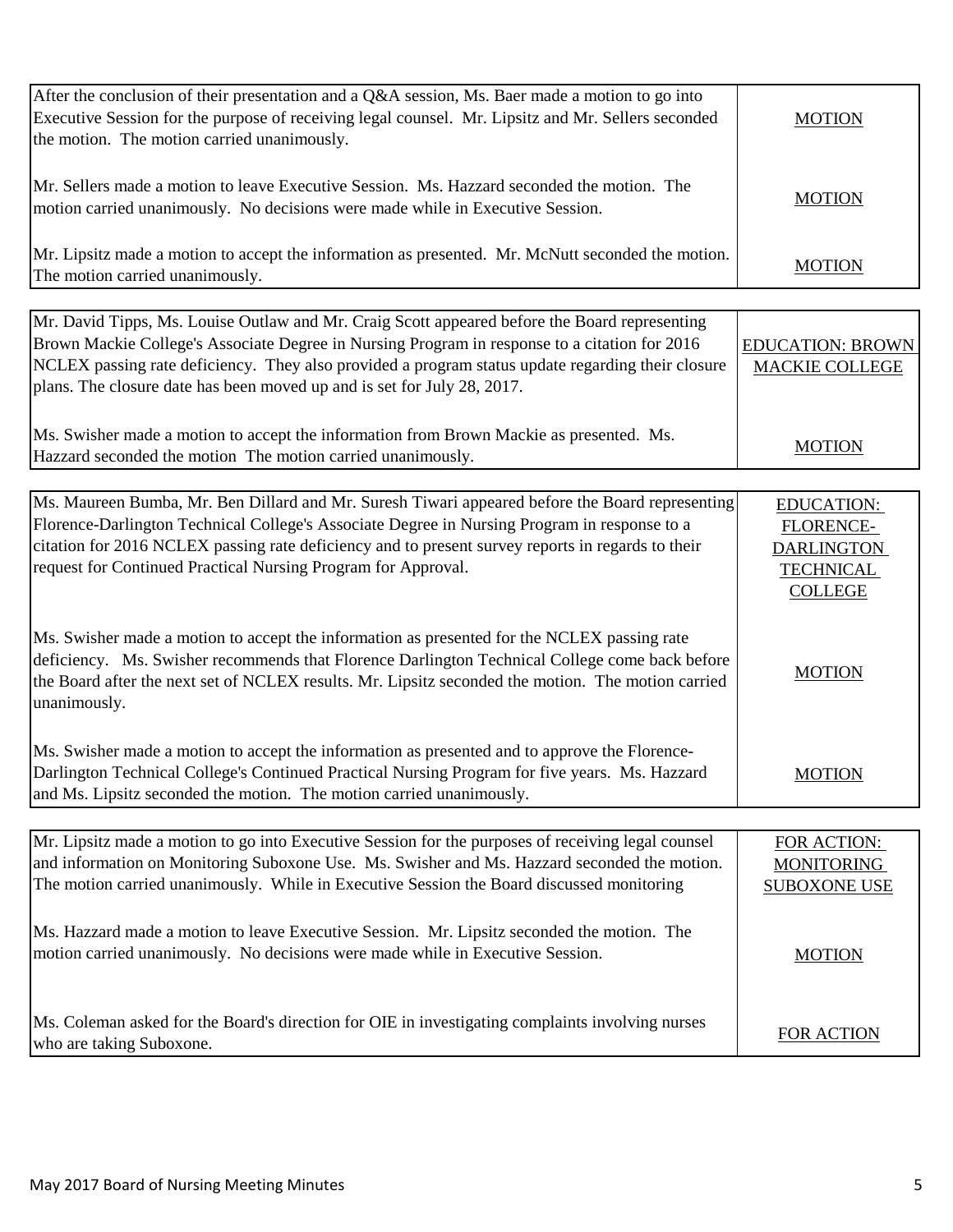| Ms. Swisher made a motion that OIE take the normal progression as is the process today in<br>investigating those complaints involving Suboxone. If there has been no complaint lodged and in the<br>course of action OIE discovers that a professional has used or is using Suboxone, that it not be<br>brought before the Board unless there is a complaint. Ms. Baer seconded the motion. The motion<br>carried unanimously. | <b>MOTION</b> |
|--------------------------------------------------------------------------------------------------------------------------------------------------------------------------------------------------------------------------------------------------------------------------------------------------------------------------------------------------------------------------------------------------------------------------------|---------------|
| Ms. Hazzard made a motion to form a task force to address Suboxone use to be comprised of Mr.<br>Sellers, Ms. Baer and Mr. Lipsitz. Ms. Swisher will be the alternate. Ms. Swisher seconded the<br>motion. The motion carried unanimously.                                                                                                                                                                                     | <b>MOTION</b> |

| Ms. Candace Transou and Ms. Lane Carter appeared before the Board representing Cherokee<br>Technology Center's Practical Nursing Education program to provide an update on the status of the | <b>EDUCATION:</b><br><b>CHEROKEE</b> |
|----------------------------------------------------------------------------------------------------------------------------------------------------------------------------------------------|--------------------------------------|
| closure of their program.                                                                                                                                                                    | <b>TECHNOLOGY</b><br><b>CENTER</b>   |
| Ms. Swisher made a motion to accept the recommendation to change the closure date to May 2018.<br>Mr. Lipsitz seconded the motion. The motion carried unanimously.                           | <b>MOTION</b>                        |
| Ms. Swisher made a motion to amend her previous motion to 2019 instead of 2018. Mr. Lipsitz<br>seconded the motion. The motion carried unanimously. The closure date is changed to May 2019. | <b>MOTION</b>                        |

| Ms. Murphy presented a recommendation from the May 5, 2017 Advance Practice Committee (APC)<br>meeting in regards to approved providers for Pharmacotherapeutics Education for Advanced Practice<br>Registered Nurses (APRN).                                                                                       | FOR ACTION: BOARD<br>APPROVED LISTING<br><b>FOR</b><br>PHARMATHERAPEUT<br><b>ICS EDUCATION</b><br>(APC) |
|---------------------------------------------------------------------------------------------------------------------------------------------------------------------------------------------------------------------------------------------------------------------------------------------------------------------|---------------------------------------------------------------------------------------------------------|
| Ms. Swisher made a motion to approve the recommendation. Ms. Hazzard seconded the motion. The<br>motion carried unanimously.                                                                                                                                                                                        | <b>MOTION</b>                                                                                           |
|                                                                                                                                                                                                                                                                                                                     |                                                                                                         |
| Case number 2012-499: Respondent appeared before the Board represented by legal counsel. The<br>Board reviewed a memorandum of Agreement (MOA) stipulating violations of the Nurse Practice<br>Act and reviewed recommendations from the panel hearing.                                                             | <b>HEARINGS:</b><br><b>DISCIPLINE</b><br>(CONFIDENTIAL)                                                 |
| Ms. Swisher made a motion to accept the Memorandum of Agreement that the State and Respondent<br>have entered into with the following: Private reprimand and a documentation and medication errors<br>course. Both courses have been completed. Mr. Lipsitz seconded the motion. The motion carried<br>unanimously. | MOTION                                                                                                  |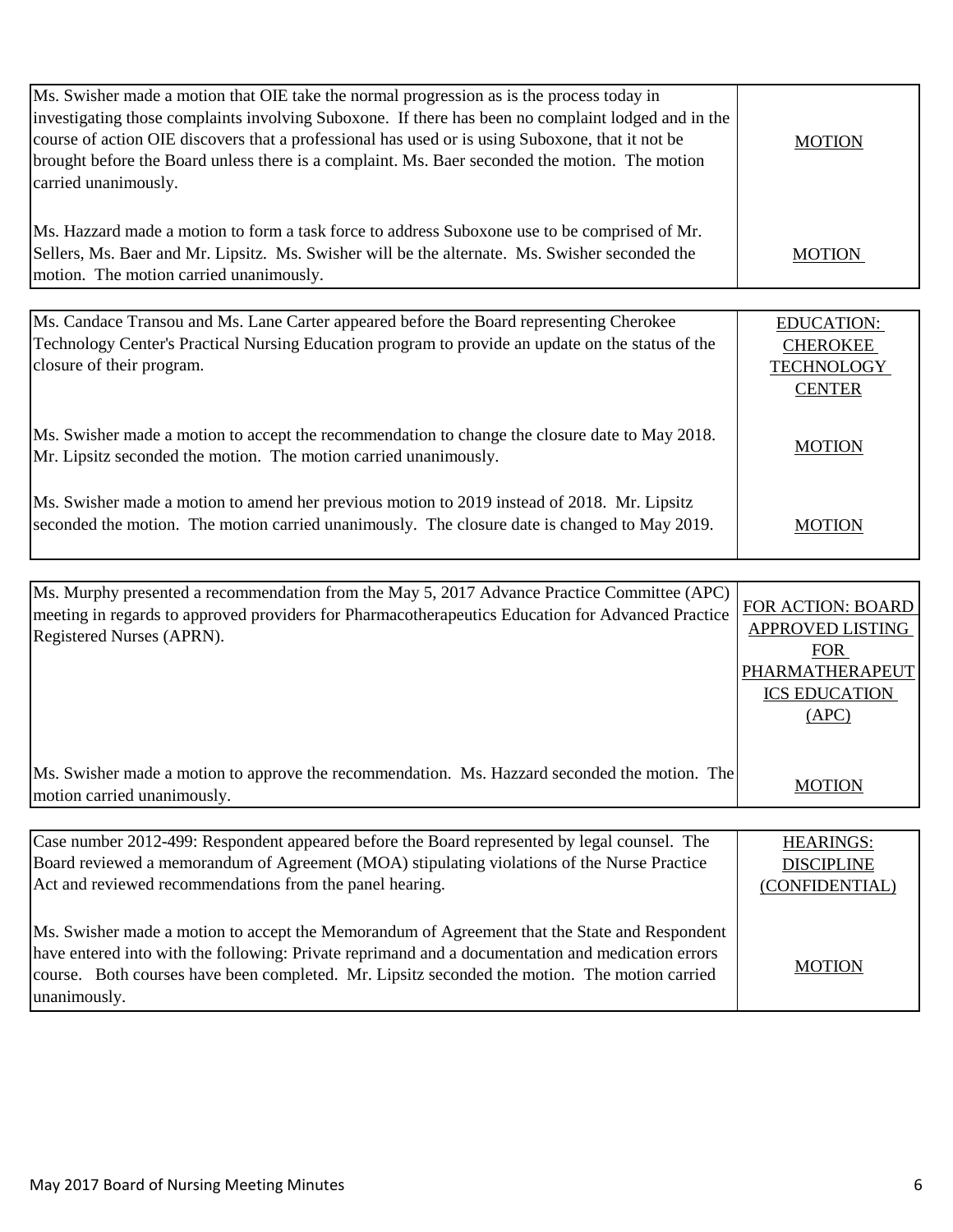| Mr. Mark Sanders, Director of the Office of Investigations and Enforcement (OIE) presented the<br>Investigative Review Committee (IRC) Report with recommendations from meetings held since the<br>May 2017 Board meetings. The Disciplinary Sanctions Guideline Matrix is used by the IRC in<br>making these recommendations.<br>Mr. Sanders also presented the Statistical Report after the discussion detailed below. | <b>OFFICE OF</b><br><b>INVESTIGATIONS</b><br>AND ENFORCEMENT<br>(OIE) CLOSED<br><b>SESSION</b> ) |
|--------------------------------------------------------------------------------------------------------------------------------------------------------------------------------------------------------------------------------------------------------------------------------------------------------------------------------------------------------------------------------------------------------------------------|--------------------------------------------------------------------------------------------------|
| Ms. Swisher made a motion to accept 13 for Dismissal as recommended by the Investigative Review<br>Committee (IRC). Mr. Lipsitz seconded the motion. The motion carried unanimously.                                                                                                                                                                                                                                     | <b>MOTION</b>                                                                                    |
| Ms. Swisher made a motion to accept 57 of the 58 Formal Complaints as recommended by the IRC<br>and to move case number 2016-793 to the Letter of Caution section. Mr. Lipsitz seconded the<br>motion. The motion carried unanimously.                                                                                                                                                                                   | <b>MOTION</b>                                                                                    |
| Ms. Baer made a motion to accept the Letters of Caution. Mr. Sellers seconded the motion. The<br>motion carried unanimously.                                                                                                                                                                                                                                                                                             | <b>MOTION</b>                                                                                    |

| Respondents appeared before the Board. The Board reviewed Memorandums of<br>Agreement (MOA) stipulating violations of the Nurse Practice Act to determine disciplinary actions<br>and reviewed recommendations from panel hearings. The Board also reviewed respondent requests<br>for modifications to consent agreements or orders.                                                                       | <b>HEARINGS</b><br><b>DISCIPLINE</b><br>(CONFIDENTIAL) |
|-------------------------------------------------------------------------------------------------------------------------------------------------------------------------------------------------------------------------------------------------------------------------------------------------------------------------------------------------------------------------------------------------------------|--------------------------------------------------------|
| Case number 2015-29: The Respondent appeared before the Board for a Final Order Hearing. Ms.<br>Swisher made a motion to accept the hearing panel's recommendations. Mr. Lipsitz seconded the<br>motion. The motion carried unanimously.                                                                                                                                                                    | <b>MOTION</b>                                          |
| Case number 2012-325: Ms. Hazzard made a motion to adopt the Hearing Panel's Final Order<br>Recommendation as presented. Mr. Sellers seconded the motion. The motion carried unanimously.                                                                                                                                                                                                                   | <b>MOTION</b>                                          |
| Case number 2014-55: Ms. Hazzard recused herself from the matter and a copy of the recusal form<br>was entered into the record. Mr. Lipsitz made a motion to accept the Memorandum of Agreement.<br>Ms. Swisher seconded the motion. The motion carried unanimously. Ms. Coleman asked for<br>clarification on the motion. Mr. Lipsitz clarified that the motion is to accept the panel<br>recommendations. | <b>MOTION</b>                                          |
| Ms. Swisher made a motion to enter into Executive Session for the purpose of receiving legal<br>counsel. Mr. Lipsitz seconded the motion. The motion carried unanimously.                                                                                                                                                                                                                                   | <b>MOTION</b>                                          |
| Mr. Sellers made a motion to leave Executive Session. Ms. Hazzard seconded the motion. The<br>motion carried unanimously. No decisions were made while in Executive Session.                                                                                                                                                                                                                                | <b>MOTION</b>                                          |
| Case number 2014-336: Mr. Lipsitz made a motion to reject the panel's recommendation and moves<br>to dismiss with a Letter of Caution. Ms. Hazzard seconded the motion. The motion carried<br>unanimously.                                                                                                                                                                                                  | <b>MOTION</b>                                          |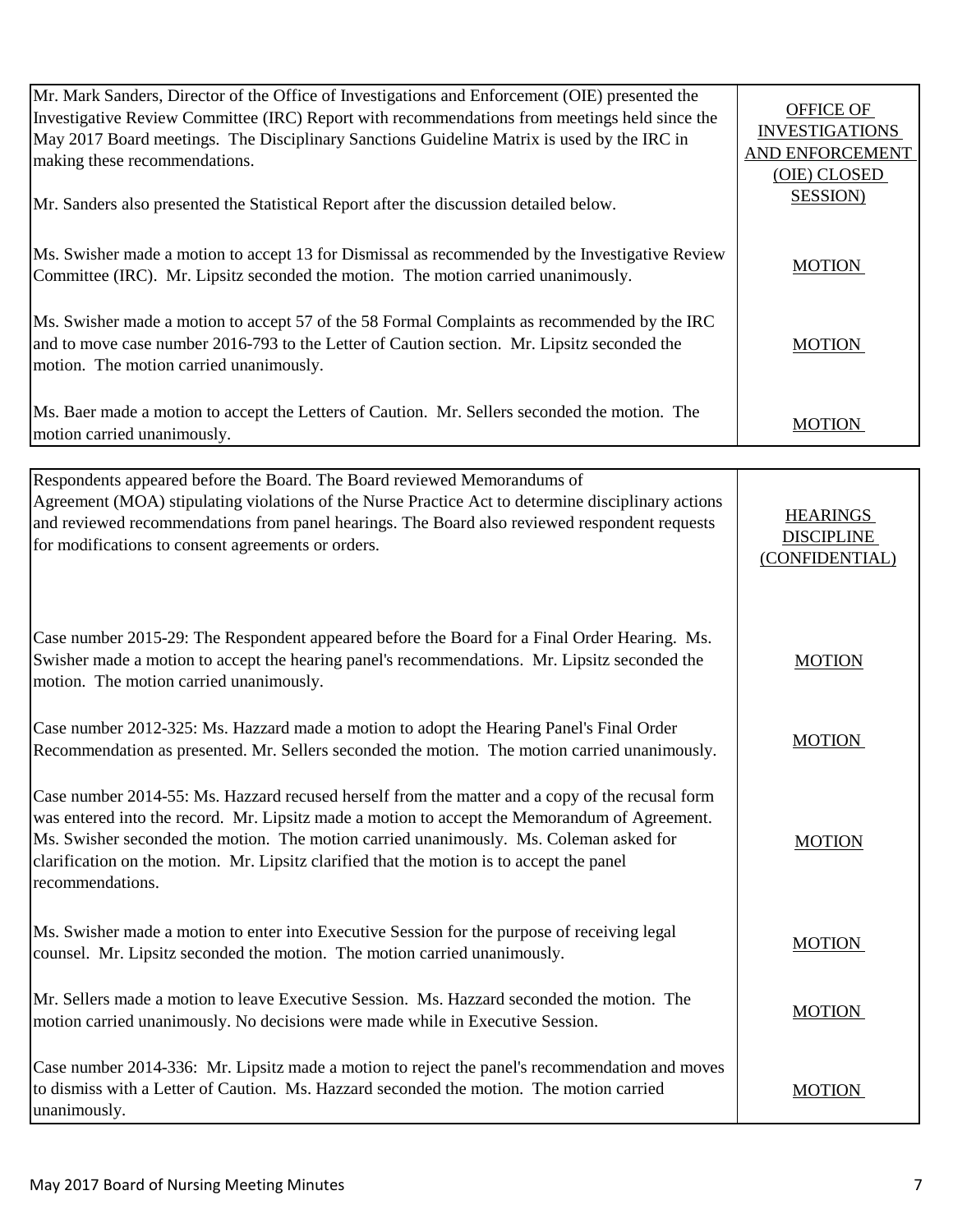| Case number 2014-539: Ms. Swisher made a motion to accept the hearing panel's recommendation.<br>Mr. Lipsitz seconded the motion. The motion carried unanimously.                                                                                                                                                                                                                                       | <b>MOTION</b> |
|---------------------------------------------------------------------------------------------------------------------------------------------------------------------------------------------------------------------------------------------------------------------------------------------------------------------------------------------------------------------------------------------------------|---------------|
| Ms. Swisher made a motion to enter into Executive Session for the purposes of receiving legal<br>counsel. Ms. Hazzard seconded the motion. The motion carried unanimously.                                                                                                                                                                                                                              | <b>MOTION</b> |
| Ms. Swisher made a motion to leave Executive Session Mr. Sellers seconded the motion. The<br>motion carried unanimously. No decisions were made while in Executive Session.                                                                                                                                                                                                                             | <b>MOTION</b> |
| Case number 2014-451: Ms. Hazzard made a motion to accept the Memorandum of Agreement with<br>issuance of a private reprimand and the requirement for completion of legal aspects, medication<br>errors and documentation courses to be completed within six months, with the requirement that the<br>Respondent continue with RPP. Ms. Swisher seconded the motion. The motion carried<br>unanimously. | <b>MOTION</b> |
| Case number 2014-164: Ms. Hazzard made a motion to adopt the Hearing Panel's Recommendations<br>as a Final Order. Mr. Lipsitz seconded the motion. The motion carried unanimously                                                                                                                                                                                                                       | <b>MOTION</b> |
| Ms. Swisher made a motion to enter into Executive Session for the purpose of receiving legal<br>counsel. Mr. Lipsitz seconded the motion. The motion carried unanimously.                                                                                                                                                                                                                               | <b>MOTION</b> |
| Mr. Sellers made a motion to leave Executive Session. Mr. Lipsitz seconded the motion. The motion<br>carried unanimously. There were no decisions made during Executive Session.                                                                                                                                                                                                                        | <b>MOTION</b> |
| Case number 2014-493: Ms. Hazzard made a motion to accept the Hearing Panel's recommendations<br>as a Final Order as presented. Mr. Lipsitz seconded the motion. The motion carried unanimously.                                                                                                                                                                                                        | <b>MOTION</b> |
| Case number 2012-254: Respondent appeared before the board, represented by legal counsel, in<br>regards to a Request for Modification. Mr. Lipsitz made a motion to deny the request. Ms. Baer<br>seconded the motion. The motion carried unanimously.                                                                                                                                                  | <b>MOTION</b> |
| Case numbers 2015-210 and 2015-518: Mr. McNutt and Mr. Sellers recused themselves from the<br>matter and the Recusal Form was entered into the record. Ms. Hazzard made a motion to accept the<br>Hearing Panel's recommendations as presented as a Final Order. Mr. Lipsitz seconded the motion.<br>The motion carried unanimously.                                                                    | <b>MOTION</b> |
| Mr. Lipsitz made a motion to enter into Executive Session for the purpose of receiving legal counsel.<br>Ms. Hazzard seconded the motion. The motion carried unanimously.                                                                                                                                                                                                                               | <b>MOTION</b> |
| Mr. Lipsitz made a motion to leave Executive Session. Ms. Baer seconded the motion. The motion<br>carried unanimously. No decisions were made while in Executive Session.                                                                                                                                                                                                                               | <b>MOTION</b> |
| Case number 2014-512: Mr. McNutt and Mr. Sellers recused themselves from the matter and the<br>Recusal Form was entered into the record. Ms. Baer made a motion to accept the Hearing Panel's<br>recommendations as written as a Final Order. Ms. Hazzard seconded the motion. The motion carried<br>unanimously.                                                                                       | <b>MOTION</b> |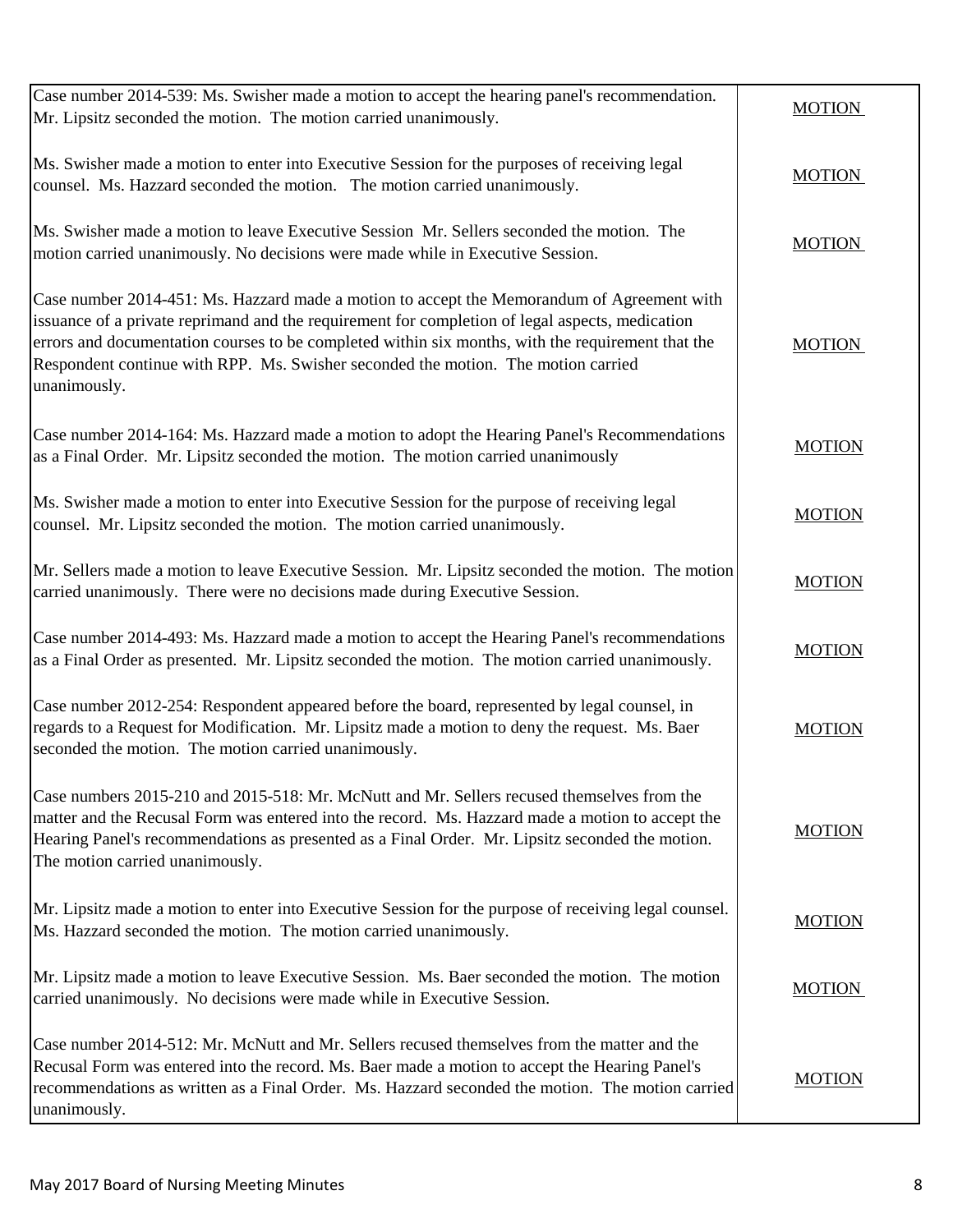| Case number 2015-216: Mr. Lipsitz recused himself from the matter and the Recusal Form was<br>entered into the record. Ms. Hazzard made a motion to accept the Hearing Panel's recommendations<br>as presented as a Final Order in the matter. Ms. Swisher seconded the motion. The motion carried<br>unanimously.                                                              | <b>MOTION</b> |
|---------------------------------------------------------------------------------------------------------------------------------------------------------------------------------------------------------------------------------------------------------------------------------------------------------------------------------------------------------------------------------|---------------|
| Case number 2014-497: Mr. Sellers made a motion to accept the Hearing Panel's recommendations as<br>presented as a Final Order in the matter. Ms. Hazzard and Ms. Baer seconded the motion. The<br>motion carried unanimously.                                                                                                                                                  | <b>MOTION</b> |
| Ms. Swisher made a motion to go into Executive Session for the purpose of receiving legal counsel.<br>Ms. Hazzard and Mr. Lipsitz seconded the motion. The motion carried unanimously.                                                                                                                                                                                          | <b>MOTION</b> |
| Mr. Lipsitz made a motion to leave Executive Session. Ms. Hazzard seconded the motion. The<br>motion carried unanimously. The Respondent made comments to the Board.                                                                                                                                                                                                            | <b>MOTION</b> |
| Case number 2016-221: Ms. Swisher made a motion to accept the Memorandum of Understanding or<br>the Final Order from the Panel Hearing with the findings as stated. Ms. Hazzard seconded the<br>motion. The motion carried unanimously.                                                                                                                                         | <b>MOTION</b> |
| Mr. Sellers made a motion to go into Executive Session for the purpose of receiving legal counsel.<br>Ms. Swisher seconded the motion. The motion carried unanimously.                                                                                                                                                                                                          | <b>MOTION</b> |
| Ms. Swisher made a motion to leave Executive Session. Mr. Lipsitz seconded the motion. The<br>motion carried unanimously. There were no decisions made while in Executive Session.                                                                                                                                                                                              | <b>MOTION</b> |
| Case number 2017-221: The Respondent appeared before the Board in regards to a Request for a<br>Modification. Ms. Hazzard made a motion to grant the Respondent's request. Mr. Sellers seconded<br>the motion. The motion carried unanimously.                                                                                                                                  | <b>MOTION</b> |
| Ms. Hazzard made a motion to enter into Executive Session for the purpose of receiving legal<br>counsel. Mr. Lipsitz seconded the motion. The motion carried unanimously.                                                                                                                                                                                                       | <b>MOTION</b> |
| Ms. Swisher made a motion to leave Executive Session. Mr. Lipsitz seconded the motion. The<br>motion carried unanimously. There were no decisions made during Executive Session.                                                                                                                                                                                                | <b>MOTION</b> |
| Case numbers 2006-453 and 2008-55: Mr. Sellers made a motion to dismiss case 2008-55 with<br>continuation of RPP and to issue a temporary license for the completion of a refresher course with<br>the requirement that the Respondent reappear before the Board at the completion of the refresher<br>course. Ms. Swisher seconded the motion. The motion carried unanimously. | <b>MOTION</b> |
| Case number 2015-196: Ms. Swisher made a motion to accept the Hearing Panel's recommendation to<br>dismiss the case. Ms. Hazzard seconded the motion. The motion carried unanimously.                                                                                                                                                                                           | <b>MOTION</b> |
| Case number 2010-141: Ms. Hazzard made a motion to grant the Respondent a temporary nursing<br>license for the completion of a refresher course with the requirement that the Respondent appear<br>before the Board after the completion of the refresher course for permanent licensure. Ms. Baer<br>seconded the motion. The motion carried unanimously.                      | <b>MOTION</b> |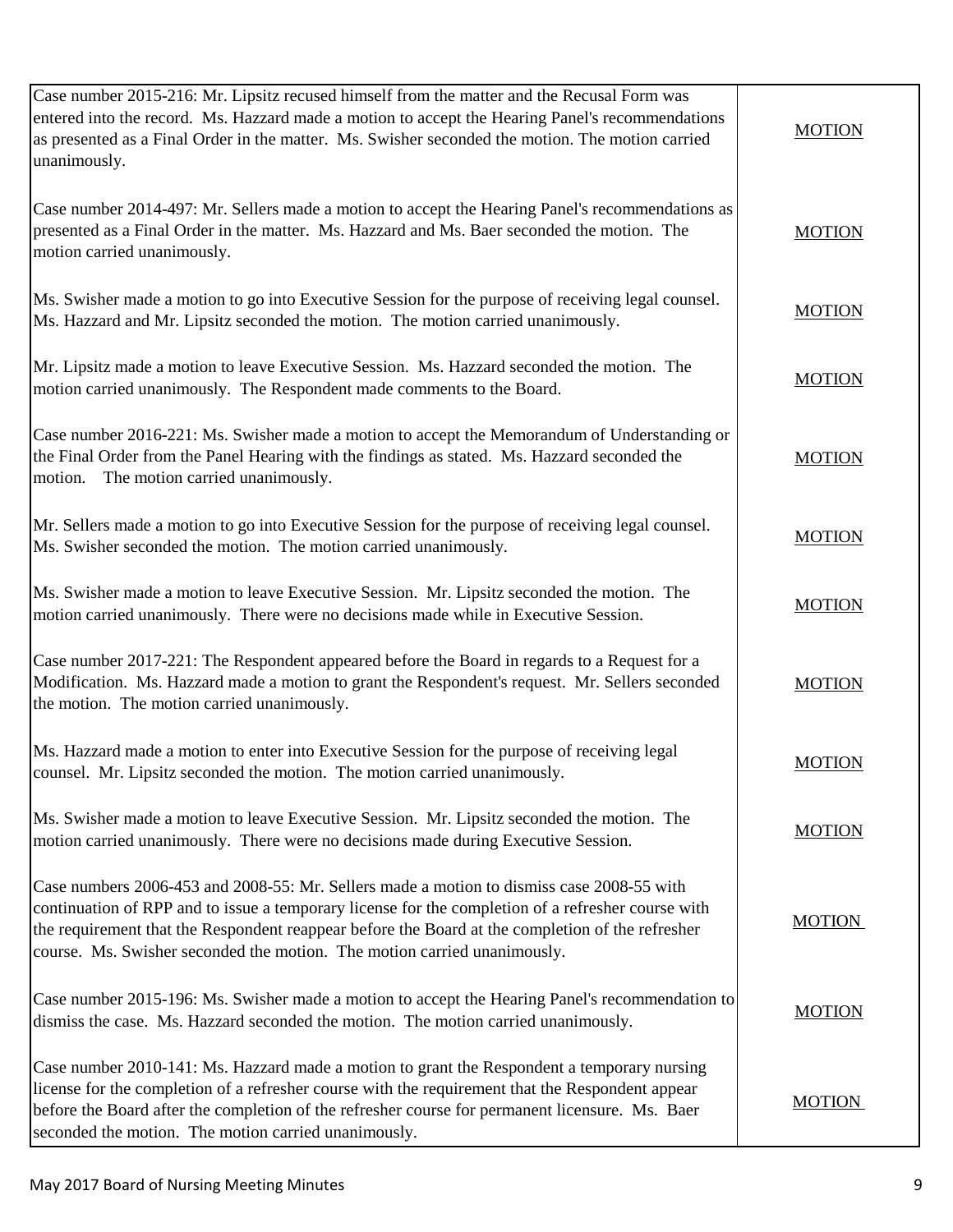| Ms. Swisher made a motion to dismiss the case against the Respondent. Ms. Baer seconded the                                                                                                                                                                                                                                                                                                                                                                                                                                                                                         | <b>MOTION</b>                                                                      |
|-------------------------------------------------------------------------------------------------------------------------------------------------------------------------------------------------------------------------------------------------------------------------------------------------------------------------------------------------------------------------------------------------------------------------------------------------------------------------------------------------------------------------------------------------------------------------------------|------------------------------------------------------------------------------------|
| motion. The motion carried unanimously.                                                                                                                                                                                                                                                                                                                                                                                                                                                                                                                                             |                                                                                    |
| Mr. McNutt presented the report from the March 1, 2017 Board of Nursing Nominations Committee.<br>The committee recommends that Maureen Maginnis, George Godfrin, Catherine Frye, Amy Gulledge<br>and Deborah Greenlaw be approved as expert reviewers. The committee also recommends that<br>Melody Reibel be approved as a panel hearing member.                                                                                                                                                                                                                                  | PRESIDENT'S REPORT<br><b>NOMINATIONS</b><br><b>COMMITTEE</b>                       |
| Ms. Swisher made a motion to approve the recommendations from the Nominations Committee. Mr.<br>Sellers seconded the motion. The motion carried unanimously.                                                                                                                                                                                                                                                                                                                                                                                                                        | <b>MOTION</b>                                                                      |
| Mr. McNutt presented information about the National Council of State Boards of Nursing (NCSBN)<br>Annual Meeting Delegate Assembly, which is scheduled to take place in Chicago, Illinois in August<br>2017. Mr. McNutt asked for guidance on voting on the simulation guidelines during the Delegate<br>Assembly.                                                                                                                                                                                                                                                                  | PRESIDENT'S REPORT-<br><b>DELEGATE</b><br><b>ASSEMBLY</b>                          |
| Ms. Hazzard made a motion to allow Mr. McNutt and Board Administrator, Ms. Carol Moody,<br>permission to attend the NCSBN Annual Meeting Delegate Assembly. Mr. Lipsitz seconded the<br>motion. The motion carried unanimously.                                                                                                                                                                                                                                                                                                                                                     | <b>MOTION</b>                                                                      |
| Ms. Baer made a motion to approve the model rules for the simulation guidelines. Ms. Hazzard<br>seconded the motion. The motion carried unanimously.                                                                                                                                                                                                                                                                                                                                                                                                                                | <b>MOTION</b>                                                                      |
| Ms. Coleman presented information on the Tri Regulator Symposium, which is a meeting that occurs<br>every other year comprised of The Federation of State Medical Boards, National Council of State<br>Boards of Nursing, and the National Association of Boards of Pharmacy. The Medical and Pharmacy<br>Boards have already approved representatives to travel to the meeting and Ms. Coleman suggests that<br>the Board may wish to send representatives as well, as they have done in the past.                                                                                 | <b>FOR ACTION</b>                                                                  |
| Ms. Hazzard made a motion to approve travel to the 2017 Tri-Regulatory Symposium in Chicago,<br>Illinois on July 25-26, 2017 with attendance to include Ms. Swisher, Ms. Moody and, with the<br>approval of LLR's Director, Ms. Baer. Mr. Sellers seconded the motion. The motion carried<br>unanimously.                                                                                                                                                                                                                                                                           | <b>MOTION</b>                                                                      |
|                                                                                                                                                                                                                                                                                                                                                                                                                                                                                                                                                                                     |                                                                                    |
| Ms. Moody informed the Board that the Revised Joint Pain Management Guidelines may need further<br>review and revision. The last time that the Guidelines were reviewed was in 2014. At that time<br>representatives from the Boards of Dentistry, Medical Examiners and Nursing participated in the<br>review and revision. Ms. Moody would like to include the Board of Pharmacy in the next revision<br>due to new legislation and Joint Protocols created by the Boards of Medical Examiners and<br>Pharmacy. The Healthcare Collaborative Committee will meet on June 9, 2017. | FOR ACTION:<br><b>REVISED JOINT PAIN</b><br><b>MANAGEMENT</b><br><b>GUIDELINES</b> |
| Ms. Swisher made a motion to include the Board of Dentistry in the Healthcare Collaborative<br>Committee if the Board of Pharmacy is willing to participate in a discussion of the Joint Pain<br>Management Guidelines at the June 9th meeting. Ms. Hazzard seconded the motion. The motion<br>carried unanimously.                                                                                                                                                                                                                                                                 | <b>MOTION</b>                                                                      |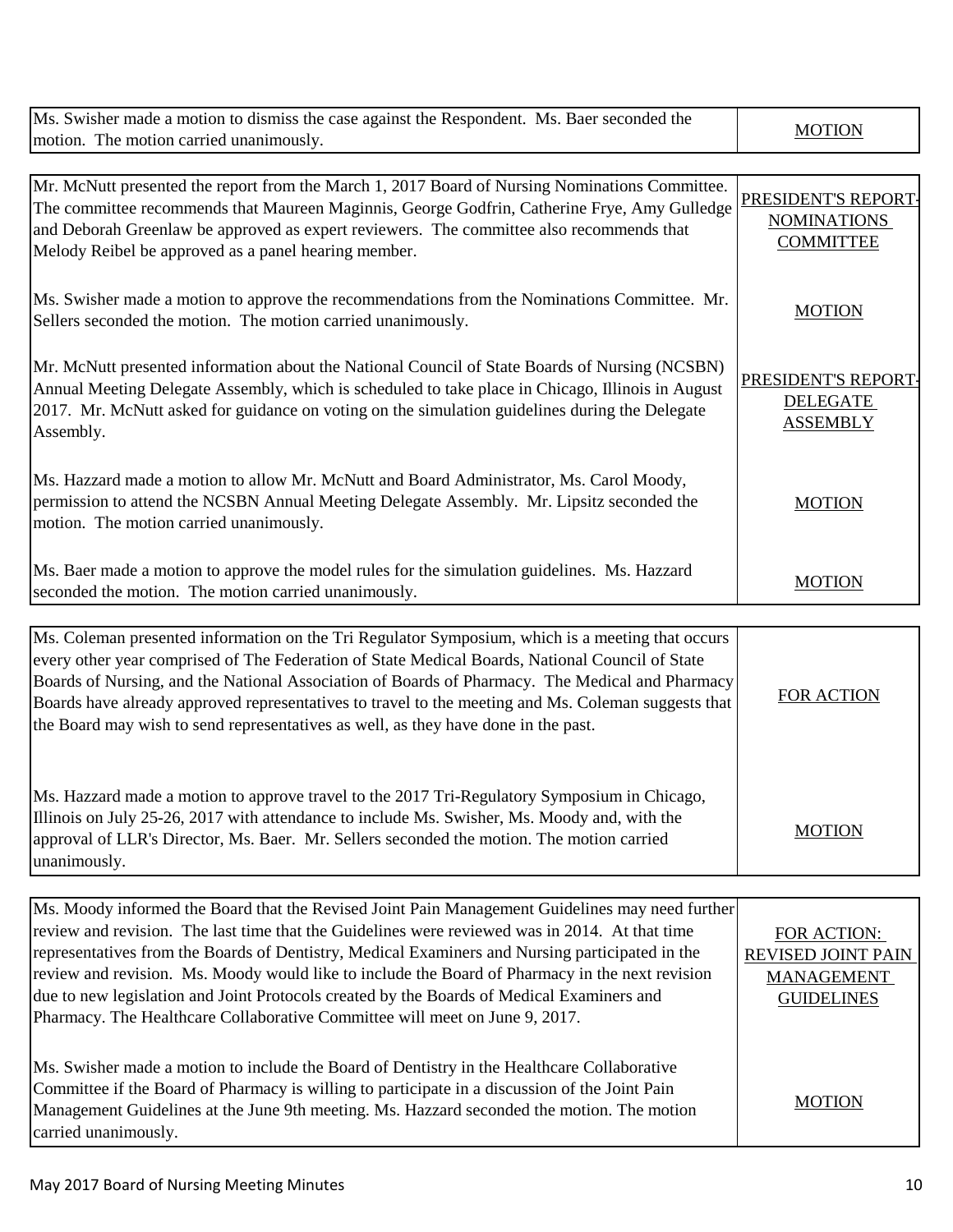| Mr. Lipsitz made a motion to adjourn the meeting for the day at 5:08 p.m. Ms. Swisher seconded the<br>motion. The motion carried unanimously.                                                                                                                                                                                                                                                                                                                                                                                                                                                                                                                                                                                                                                                                                                    | <b>MOTION TO</b><br><b>ADJOURN</b>                                                                            |
|--------------------------------------------------------------------------------------------------------------------------------------------------------------------------------------------------------------------------------------------------------------------------------------------------------------------------------------------------------------------------------------------------------------------------------------------------------------------------------------------------------------------------------------------------------------------------------------------------------------------------------------------------------------------------------------------------------------------------------------------------------------------------------------------------------------------------------------------------|---------------------------------------------------------------------------------------------------------------|
|                                                                                                                                                                                                                                                                                                                                                                                                                                                                                                                                                                                                                                                                                                                                                                                                                                                  |                                                                                                               |
| <b>Friday, May 19, 2017</b><br>Mr. McNutt called the meeting to order at 8:28 a.m. A quorum was present all times.                                                                                                                                                                                                                                                                                                                                                                                                                                                                                                                                                                                                                                                                                                                               | <b>CALL TO ORDER</b>                                                                                          |
|                                                                                                                                                                                                                                                                                                                                                                                                                                                                                                                                                                                                                                                                                                                                                                                                                                                  |                                                                                                               |
| Ms. Carol Moody, appeared before the Board to present the Administrator's report. She presented an<br>update on the Proposed Enhanced Nurse Licensure (eNLC) Compact Model Rules. Ms. Moody<br>introduced new staff and provided an update on Board staff vacancies. Ms. Moody also informed the<br>Board that Nancy Murphy is retiring after many years of service to the Board and she thanked Ms.<br>Murphy for her service. The Board members appreciated Ms. Murphy with a round of applause. Ms.<br>Moody also informed the Board that Ms. Sonya Ehrhardt will be stepping down from her position on<br>the Board. Ms. Moody thanked Ms. Ehrhardt for her service to the Board. Ms. Moody provided an<br>update on filling vacancies to the Board members. With Ms. Ehrhardt's departure, the Board needs to<br>appoint a member to ACONE. | FOR ACTION:<br><b>ADMINISTRATOR'S</b><br><b>REPORT</b>                                                        |
| Ms. Baer volunteered to replace Ms. Ehrhardt on the ACONE committee. Ms. Swisher made a<br>motion to elect Ms. Baer as a representative from the Board to the ACONE committee. Ms. Ehrhardt<br>seconded the motion. The motion carried unanimously.                                                                                                                                                                                                                                                                                                                                                                                                                                                                                                                                                                                              | <b>MOTION</b>                                                                                                 |
| Ms. Moody presented the CBC Audit Results, CBC Summaries for Application Appearances. Ms.<br>Christie Watson updated the Board with the information that she will be able to provide on<br>Applicants who have a prior conviction.                                                                                                                                                                                                                                                                                                                                                                                                                                                                                                                                                                                                               | <b>ADMINISTRATOR'S</b><br><b>REPORT: FOR</b><br><b>INFORMATION: CBC</b><br><b>AUDIT</b>                       |
| Ms. Moody provided a brief history of the Board's interactions with CE Broker, which is a software<br>package that was purchased to track continuing education credits for the purposes of renewal<br>licensing. Ms. Moody updated the Board on the present day number of licensees who have signed up<br>for the service and asked for guidance going forward.                                                                                                                                                                                                                                                                                                                                                                                                                                                                                  | <b>ADMINISTRATOR'S</b><br><b>REPORT: FOR</b><br><b>ACTION: CE BROKER</b>                                      |
| Ms. Swisher made a motion that license renewals not be tied to a requirement to use CE Broker's<br>software. Ms. Burdette seconded the motion. The motion carried unanimously.                                                                                                                                                                                                                                                                                                                                                                                                                                                                                                                                                                                                                                                                   | <b>MOTION</b>                                                                                                 |
| Ms. Moody presented information on the enhanced Nurse Licensure Compact education and<br>communication materials. National Council has requested permission to use Ms. Moody's signature<br>and the Board's seal/logo in the materials. Ms. Moody states that there is a problem with the current<br>draft of one of the letters because the statute does not support the language, but that the letter is being<br>edited to be in line with South Carolina statute. Ms. Moody requests permission to allow National<br>Council to use her signature and the Board's seal/logo on the marketing materials once all of the edits<br>have been made and everything is acceptable and in line with South Carolina statute.                                                                                                                         | <b>ADMINISTRATOR'S</b><br><b>REPORT: FOR</b><br><b>ACTION: eNLC</b><br><b>EDUCATIONAL</b><br><b>MATERIALS</b> |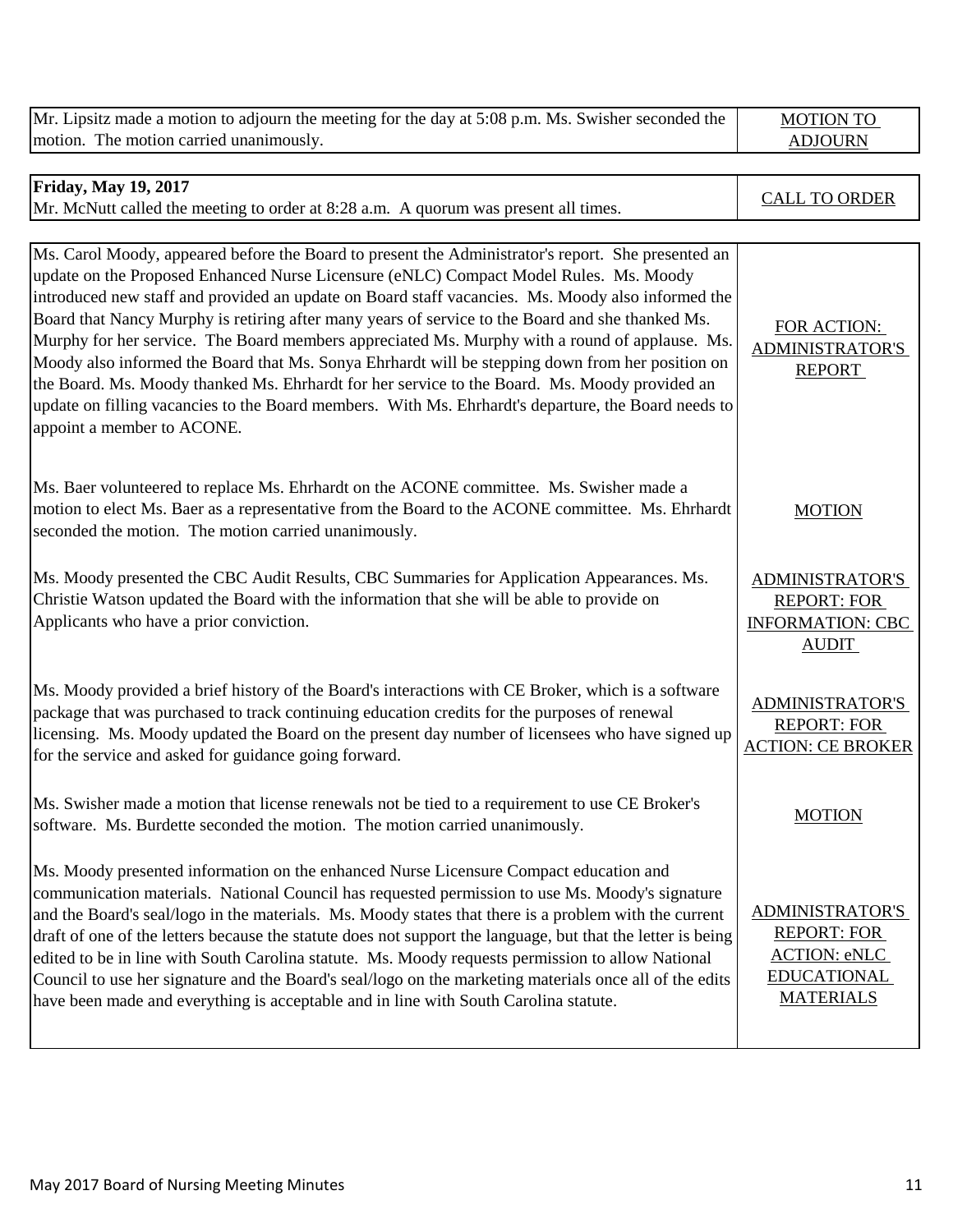| Ms. Hazzard made a motion that the Board grant permission to use the South Carolina logo and<br>Board of Nursing Administrator's signature for dissemination of materials to licensees, employers,<br>deans and directors. Mr. Lipsitz seconded the motion. The motion carried unanimously.                                                                                                                                                                                                               | <b>MOTION</b>                                                                                                                                                                                                                                                                                                                                |
|-----------------------------------------------------------------------------------------------------------------------------------------------------------------------------------------------------------------------------------------------------------------------------------------------------------------------------------------------------------------------------------------------------------------------------------------------------------------------------------------------------------|----------------------------------------------------------------------------------------------------------------------------------------------------------------------------------------------------------------------------------------------------------------------------------------------------------------------------------------------|
|                                                                                                                                                                                                                                                                                                                                                                                                                                                                                                           |                                                                                                                                                                                                                                                                                                                                              |
| The Board went into Executive Session for the purpose of receiving legal counsel in regards to a<br>Clarification of New Program/Request for Out-of-State Nursing Education Program<br>Conducting Clinical Experiences in SC/On-line Nursing Education Program Processes.                                                                                                                                                                                                                                 | <b>EDUCATION:</b><br><b>CLARIFICATION OF</b><br><b>NEW PROGRAM/</b><br><b>REQUEST FOR OUT-</b><br>OF-STATE NURSING<br><b>EDUCATION</b><br><b>PROGRAM</b><br><b>CONDUCTING</b><br><b>CLINICAL</b><br><b>EXPERIENCES IN SC/</b><br><b>ON-LINE NURSING</b><br><b>EDUCATION</b><br><b>PROGRAM PROCESS</b><br><b>(EXECUTIVE</b><br><b>SESSION</b> |
| Ms. Swisher made the motion to enter into Executive Session. Mr. Lipsitz and Ms. Hazzard<br>seconded the motion and the motion carried unanimously.                                                                                                                                                                                                                                                                                                                                                       | <b>MOTION</b>                                                                                                                                                                                                                                                                                                                                |
| Mr. Lipsitz made a motion to leave Executive Session. Ms. Burdette seconded the motion. The<br>motion carried unanimously. There were no decisions made while in Executive Session.                                                                                                                                                                                                                                                                                                                       | <b>MOTION</b>                                                                                                                                                                                                                                                                                                                                |
| Ms. Murphy presented information to the Board on the Comparison of Selected Military Health                                                                                                                                                                                                                                                                                                                                                                                                               |                                                                                                                                                                                                                                                                                                                                              |
| Occupation Curricula. Ms. Murphy stated that the National Council has established that an Airforce<br>Program is comparable to an LPN program. National Council has recommended that the Board<br>explore accepting the military's program for licensure as an LPN as the Board already does for a<br>program from the Army. Ms. Murphy stated that the Missouri Board of Nursing has already<br>approved the program for LPN licensure in their state. Ms. Murphy is asking for the Board's<br>feedback. | LICENSURE/<br><b>COMPLIANCE: FOR</b><br><b>ACTION:</b><br><b>COMPARISON OF</b><br><b>SELECTED MILITARY</b><br><b>HEALTH CARE</b><br><b>OCCUPATION</b><br><b>CURRICULA WITH A</b><br><b>STANDARD</b><br><b>LICENSED</b><br>PRACTICAL/<br><b>VOCATIONAL NURSE</b><br><b>CURRICULUM</b>                                                         |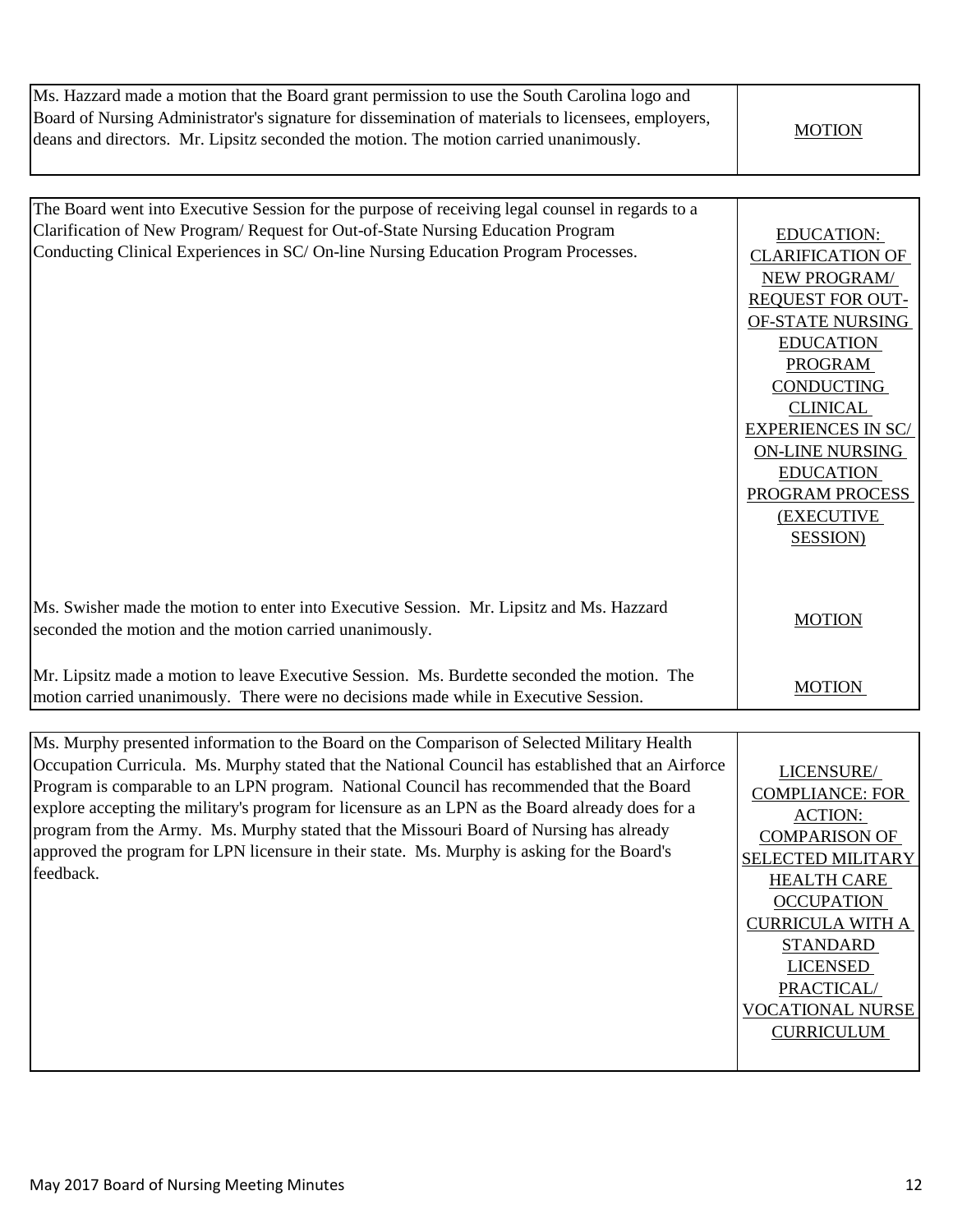| Ms. Swisher made a motion to accept the BMTCP4NO515 Skill Level curricula as being comparable<br>to a standard Licensed Practical/Vocation nurse curriculum as recommended by the NCSBN. Ms.<br>Burdette and Mr. Lipsitz seconded the motion. The motion carried unanimously.                                                                                                                                                                                                                                  | <b>MOTION</b>                                                                                                 |
|----------------------------------------------------------------------------------------------------------------------------------------------------------------------------------------------------------------------------------------------------------------------------------------------------------------------------------------------------------------------------------------------------------------------------------------------------------------------------------------------------------------|---------------------------------------------------------------------------------------------------------------|
| Ms. Murphy provided information to the Board on the Employer Certification Form, which is one of<br>the options when the Nurse Practice Act was rewritten to determine competency. Ms. Murphy wants<br>to ensure that the form is current and meets the Board's wishes. Ms. Murphy asked for the Board's<br>feedback on changes and informed the Board that staff has noticed the form being completed to<br>include orientation hours. Ms. Murphy wants to ensure that is the Board's intention for the form. | LICENSURE/<br><b>COMPLIANCE: FOR</b><br><b>ACTION: EMPLOYER</b><br><b>CERTIFICATION</b><br><b>FORM REVIEW</b> |
| Ms. Swisher made a motion to approve the Employer Certification Form Review to include the<br>exclusion of orientation hours. Ms. Hazzard seconded the motion. The motion carried unanimously.                                                                                                                                                                                                                                                                                                                 | <b>MOTION</b>                                                                                                 |
| Applicants for licensure appeared before the Board. The Board reviewed matters related to: RN<br>endorsements, RN reinstatements, an RN disciplined reinstatement, and an Advanced Practice<br>Registered Nurse requesting prescriptive authority.                                                                                                                                                                                                                                                             | <b>APPLICATION</b><br><b>APPEARANCES</b><br>(CONFIDENTIAL)                                                    |
| An applicant for licensure as a Registered Nurse by endorsement appeared before the Board. Ms.<br>Hazzard made a motion to grant the applicant reinstatement of licensure contingent upon enrollment<br>confirmation with the South Carolina Recovering Professionals Program. Mr. Lipsitz and Ms.<br>Burdette seconded the motion. The motion carried unanimously.                                                                                                                                            | <b>MOTION</b>                                                                                                 |
| An applicant appeared before the Board for a disciplined reinstatement as a Registered Nurse. The<br>applicant's RPP counselor appeared as a witness for the applicant. Ms. Baer made a motion to<br>reinstate the applicant's license and for the applicant to continue with RPP. Ms. Baer amended her<br>motion to delete the quarterly reports and to note that the applicant's time with RPP will end in<br>August. Mr. Sellers seconded the motion. The motion carried unanimously.                       | <b>MOTION</b>                                                                                                 |
| An applicant appeared before the board in regards to an Advanced Practice Registered Nurse<br>prescriptive authority matter. Mr. Sellers made a motion that workplace approval will be contingent<br>upon submission of workplace protocols to be approved by the Board President. Ms. Ehrhardt<br>seconded the motion. The motion carried unanimously.                                                                                                                                                        | <b>MOTION</b>                                                                                                 |
| An applicant for licensure as a Registered Nurse by reinstatement appeared before the Board. Ms.<br>Hazzard made a motion to grant temporary licensure to the applicant for completion of a refresher<br>course contingent on the reqirement to enroll with South Carolina's RPP program and for the<br>applicant to return to the board for permanent licensure status consideration. Ms. Baer seconded the<br>motion. The motion carried unanimously.                                                        | <b>MOTION</b>                                                                                                 |
| Mr. Sellers made a motion to defer the applicant who was scheduled to appear before the Board but<br>was not present when called. Ms. Hazzard seconded the motion. The motion carried unanimously.                                                                                                                                                                                                                                                                                                             | <b>MOTION</b>                                                                                                 |